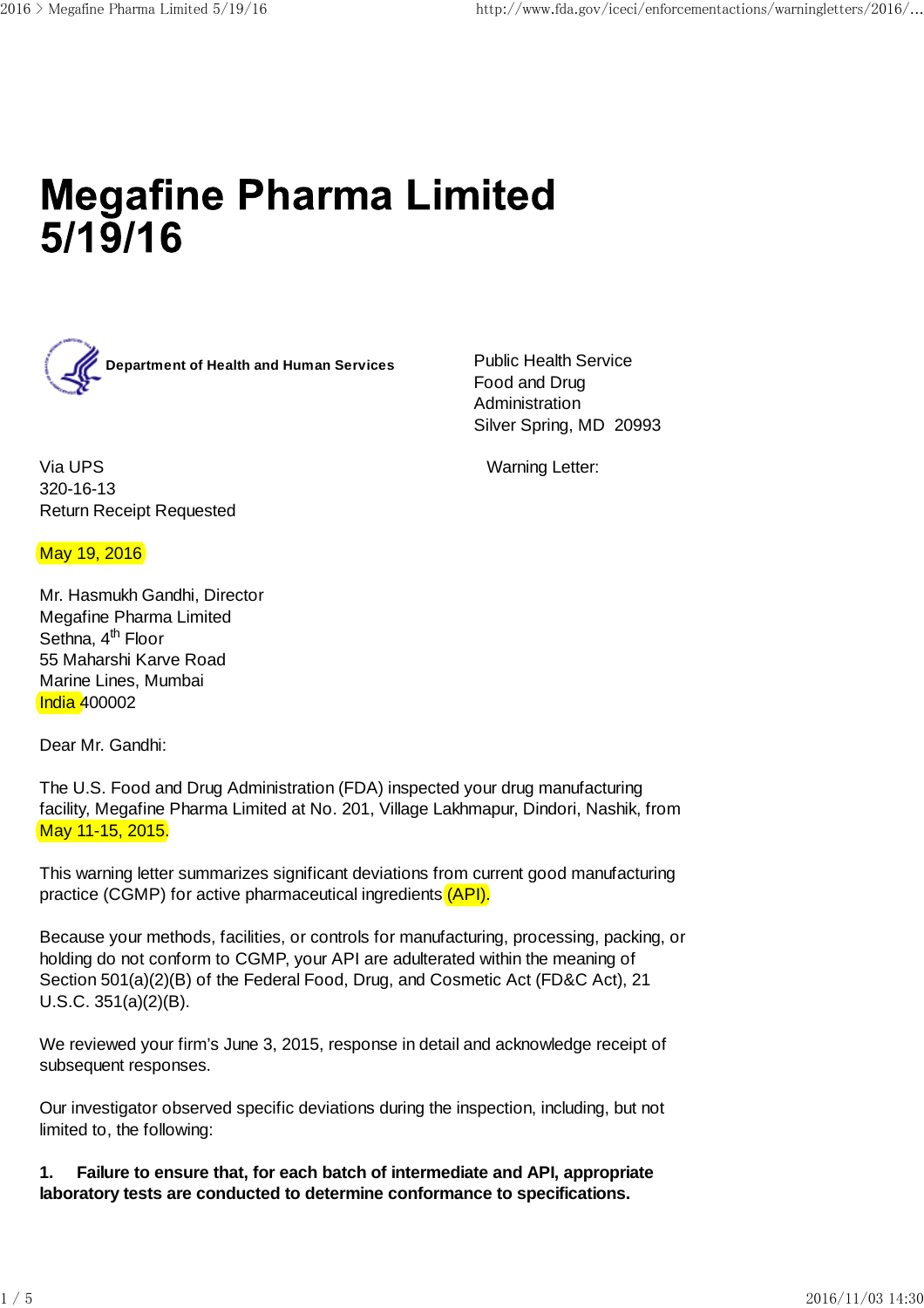One of your analysts acknowledged falsifying test data for **(b)(4)** stability batch **(b)(4)** in August 2012. The analyst substituted a reference standard chromatogram in place of the 12-month stability interval chromatogram. You also submitted this data to FDA in support of drug master file (DMF) **(b)(4)**.

In your response, you stated that laboratory management did not discover the discrepancy until the 24-month stability interval. You also stated that the batch quality is unaffected because subsequent test results met specifications at the 24-month and 36-month stability intervals.

Your response is inadequate because it does not address the extent of the data falsification that could exist in your laboratory. You have not provided the results of any investigation to determine the accuracy of the test data for other batches of drugs and the corrective actions that should be implemented to ensure the quality of the drugs intended for U.S. distribution.

In response to this letter, conduct a complete review of all data submitted to the agency in support of DMF **(b)(4)** and provide a detailed assessment of any discrepancies found. Also provide a review of all test results for any **(b)(4)** batch released for U.S. distribution within expiry.

## **2. Failure to prevent unauthorized access or changes to data and to provide adequate controls to prevent manipulation and omission of data.**

Multiple analysts, testing multiple drugs, deleted unknown peaks without justification. These manipulations made the drugs appear to meet their specifications. Of concern, one of these unknown peaks was for a residual solvent known to be a genotoxic impurity.

In response to this letter, provide the residual solvent results performed by an independent laboratory for all lots of drugs distributed to the United States.

#### **3. Inadequate investigation of critical deviations or a failure of a batch to meet its specifications or quality standards.**

Your quality unit released **(b)(4)** batch **(b)(4)** for distribution despite its failure to meet the specification for **(b)(4)**, a genetoxic and carcinogenic impurity. Your impurity specification is not more than **(b)(4)** parts per million (ppm). However, the batch had a result of **(b)(4)** ppm.

In your response, you indicated that the batch had been reprocessed and yielded a result of **(b)(4)** ppm for the impurity. However, the chromatograms that you provided as evidence of passing results were dated April 28, 2014, almost four weeks after the batch was distributed.

In response to this letter, retain an independent laboratory to conduct testing for all known genetoxic and/or carcinogenic impurities that may be present in your drugs distributed to the United States. Provide a summary of the lab's findings and actions you take in response to any out-of-specification (OOS) results.

For more information about the proper handling of out-of-specification results and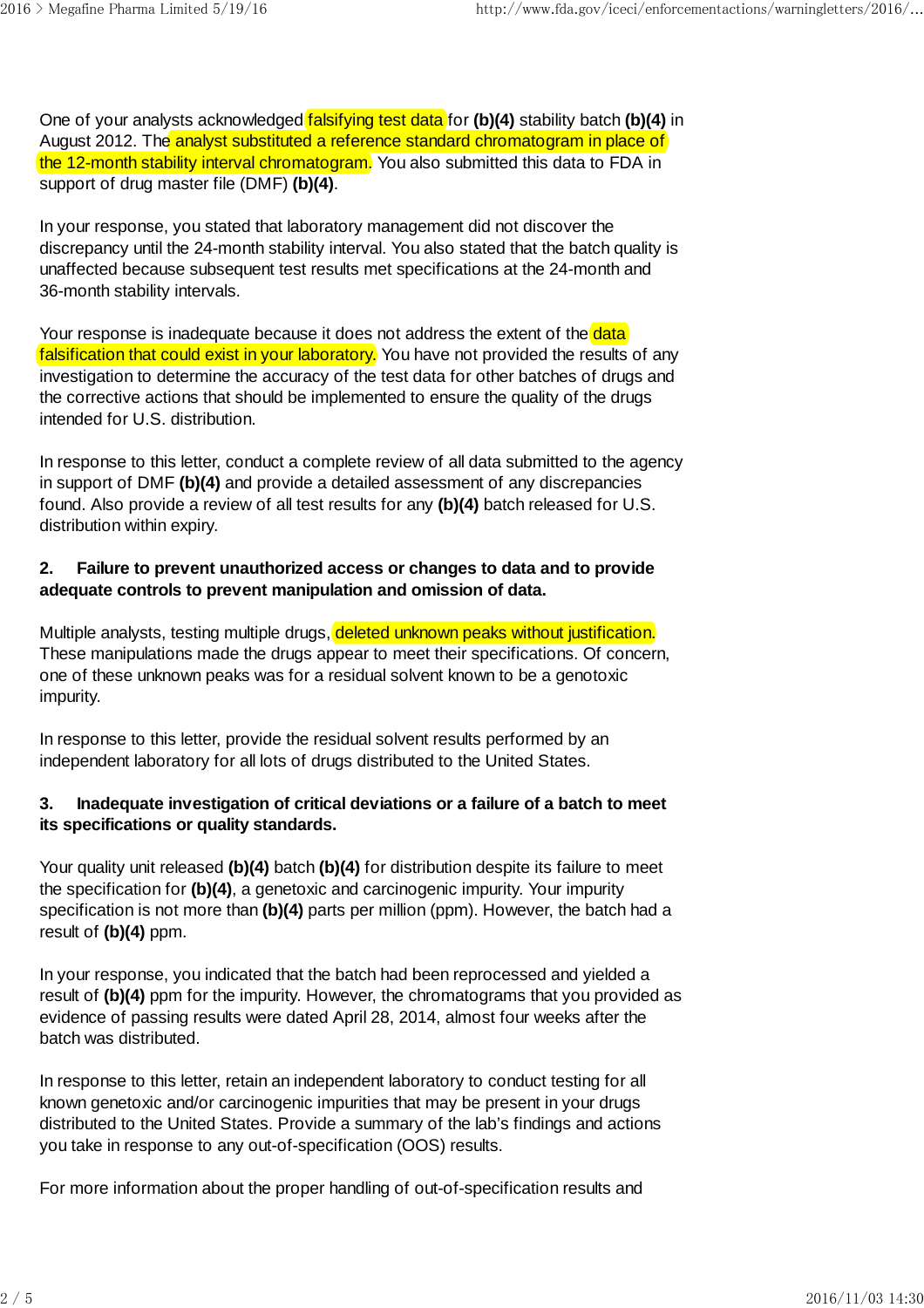documentation of your investigations, please refer to *Investigating Out-of-Specification (OOS) Test Results for Pharmaceutical Production* at **http://www.fda.gov/downloads /Drugs/.../Guidances/ucm070287.pdf (http://www.fda.gov/downloads/Drugs /.../Guidances/ucm070287.pdf)**

#### **Data Integrity Remediation**

Your quality system does not adequately ensure the adequacy and integrity of data to support the safety, effectiveness, and quality of drugs you manufacture. We acknowledge that you are using a consultant to audit your operation and assist in meeting FDA requirements. In response to this letter, provide the following:

1. A comprehensive investigation into the extent of the inaccuracies in data records and reporting. Your investigation should include:

- A detailed investigation protocol and methodology; a summary of all laboratories, manufacturing operations, and systems to be covered by the assessment; and a justification for any part of your operation that you propose to exclude.
- $\circ$  Interviews of current and former employees to identify the nature, scope, and root cause of data inaccuracies. We recommend that these interviews be conducted by a qualified third party.
- An assessment of the extent of data integrity deficiencies at your facility. Identify omissions, alterations, deletions, record destruction, non-contemporaneous record completion, and other deficiencies. Describe all parts of your facility's operations in which you discovered data integrity lapses.
- $\circ$  A comprehensive retrospective evaluation of the nature of the data integrity deficiencies. We recommend that a qualified third party with specific expertise in the area where potential lapses were identified should evaluate all data integrity lapses.

2. A current risk assessment of the potential effect of the observed failures on the quality of your drugs. Your assessment should include analyses of the risks to patients caused by the release of drugs affected by a lapse in data integrity, and risks posed by ongoing operations.

3. A management strategy that includes the details of your global corrective action and preventive action plan. Your strategy should include:

- The detailed corrective action plan that describes how you intend to ensure the reliability and completeness of all of the data you generate, including analytical data, manufacturing records, and all data submitted to the FDA.
- A comprehensive description of the root causes of your data integrity lapses, including evidence that the scope and depth of the current action plan is commensurate with the findings of the investigation and risk assessment. Indicate whether individuals responsible for data integrity lapses remain able to influence CGMP-related or drug application data at your firm.
- Interim measures describing the actions you have taken or will take to protect patients and to ensure the quality of your drugs, such as notifying your customers, recalling product, conducting additional testing, adding lots to your stability programs to assure stability, drug application actions, and enhanced complaint monitoring.
- Long-term measures describing any remediation efforts and enhancements to procedures, processes, methods, controls, systems, management oversight, and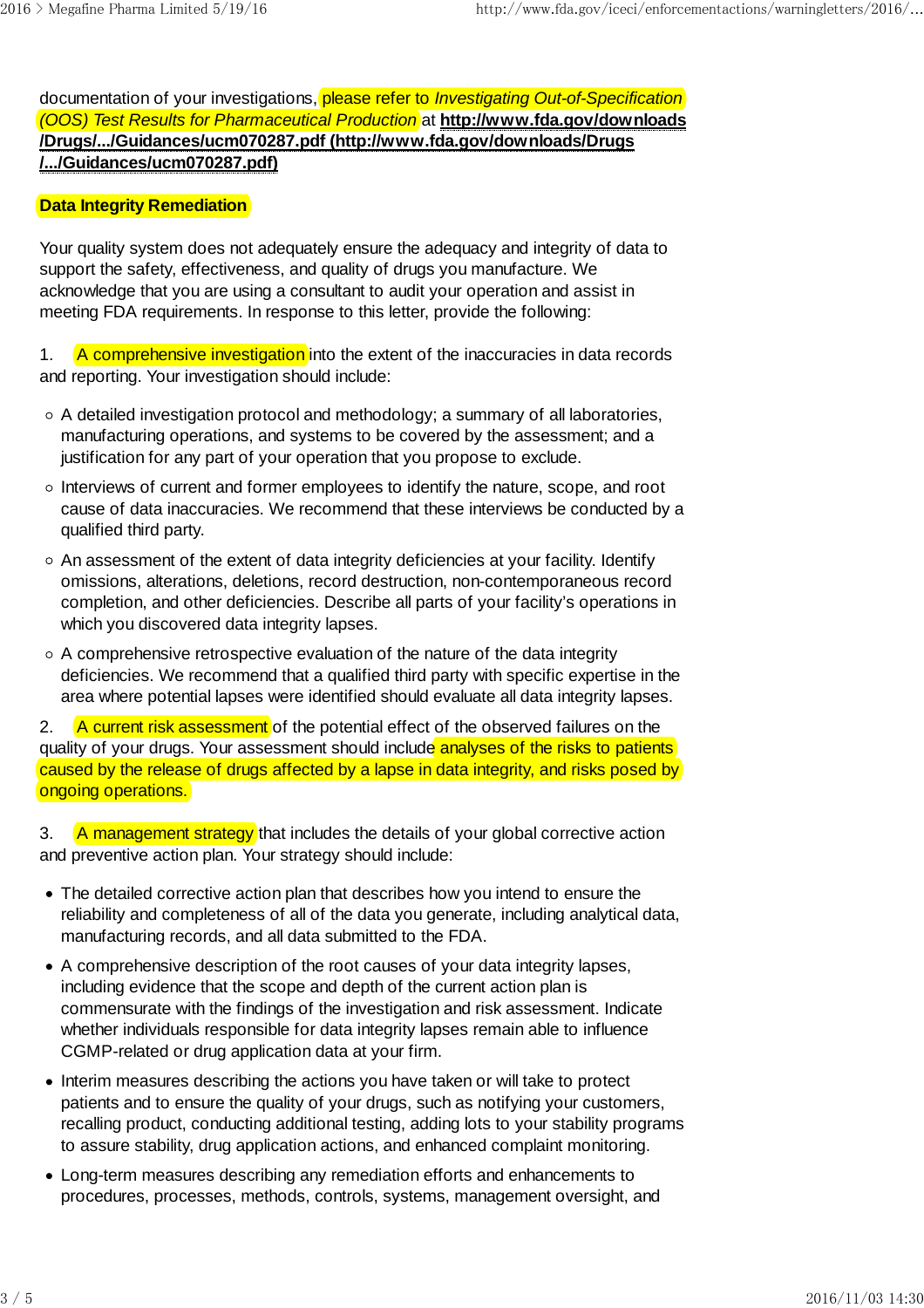human resources (e.g., training, staffing improvements) designed to ensure the integrity of your company's data.

A status report for any of the above activities that are already underway or completed.

#### **Conclusion**

Deviations cited in this letter are not intended as an all-inclusive list. You are responsible for investigating these deviations, for determining the causes, for preventing their recurrence, and for preventing other deviations in all your facilities.

If, as a result of receiving this warning letter or for other reasons, you are considering a decision that could reduce the number of dugs produced by your manufacturing facility, FDA requests that you contact CDER's Drug Shortages Staff immediately at drugshortages@fda.hhs.gov so that we can work with you on the most effective way to bring your operations into compliance with the law. Contacting the Drug Shortages Staff also allows you to meet any obligations you may have to report discontinuances in the manufacture of your drug under 21 U.S.C. 356C(a)(1), and allows FDA to consider, as soon as possible, what actions, if any, may be needed to avoid shortages and protect the health of patients who depend on your products. In appropriate cases, you may be able to take corrective action without interrupting supply, or to shorten any interruption, thereby avoiding or limiting drug shortages.

Because of the findings of the FDA inspection described in this letter, your firm was placed on Import Alert 66-40 on October 14, 2015.

Until you completely correct all deviations and we confirm your compliance with CGMP, FDA may withhold approval of any new applications or supplements listing your firm as an API manufacturer. Failure to correct these violations may also result in FDA continuing to refuse admission of articles manufactured at Megafine Pharma Limited at No. 201, Village Lakhmapur, Dindori, Nashik, into the United States under Section 801(a)(3) of the FD&C Act, 21 U.S.C. 381(a)(3). Under the same authority, articles may be subject to refusal of admission, in that the methods and controls used in their manufacture do not appear to conform to CGMP within the meaning of Section 501(a) (2)(B) of the FD&C Act, 21 U.S.C. 351(a)(2)(B).

After you receive this letter, you have 15 working days to respond to this office in writing. Specify what you have done since our inspection to correct your deviations and to prevent their recurrence. If you cannot complete corrective actions within 15 days, state your completion date and reasons for delay.

## **Send your reply to:**

Tracie H. Sharp Compliance Officer U.S. Food and Drug Administration White Oak, Building 51 Room 4359 10903 New Hampshire Avenue Silver Spring, MD 20993 USA

## **Send your electronic reply to CDER-OC-OMQ-Communications@fda.hhs.gov**

Please identify your response with FEI 3005694111.